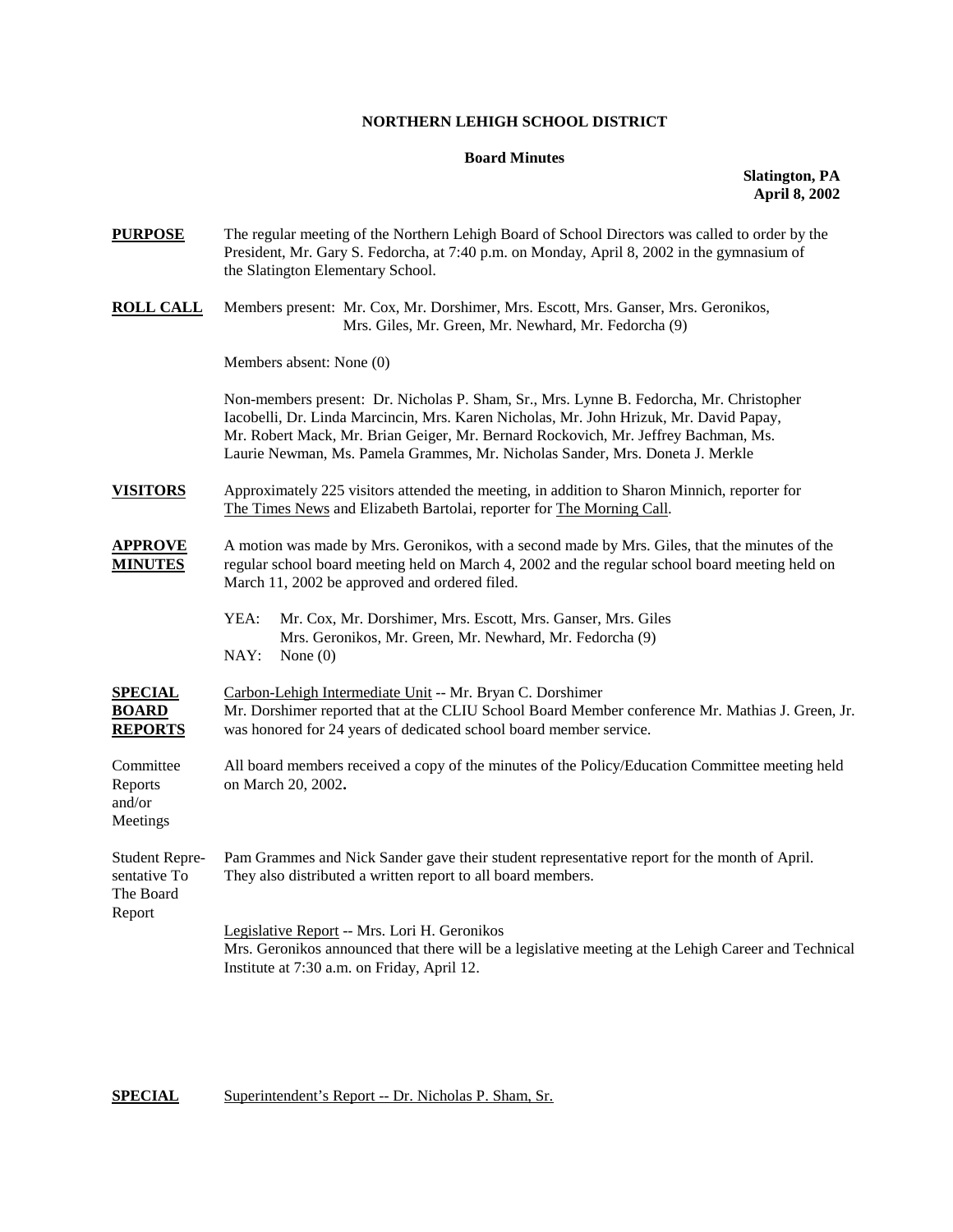# **BOARD**

**REPORTS** Dr. Sham announced that Mr. Robert Cox has accumulated a total of 93 total points for a lifetime (Con't.) award for School Board Academy Boardmanship and Advanced Boardsmanship and was presented with some lapel pins acknowledging this accomplishment.

> Dr. Sham introduced Mr. Bernard Rockovich, business manager, who gave a presentation on where the district stands from a financial standpoint since it does have some impact on the possible reconfiguration of the two elementary schools.

Dr. Sham provided answers to some of the questions that he received with regard to the possible reconfiguration of the two elementary schools changing from a K-6 structure in both buildings to a K-3 and 4-6 structure. He also provided some 2002-2003 projected enrollments and staff distribution figures using current staff and 2002-2003 recommendations to reduce staff size associated with reconfiguring the elementary buildings. He noted that reconfiguring of our elementary schools has been a goal of the district's Strategic Plan that was developed in 1996.

**PUBLIC** Lynn Wall – Washington Township – What mechanism will be used to assess the education levels **COMMENT** of the students when the two buildings are combined to make sure they are all on the same level? She is concerned her son will get lost in the shuffle. Is the district aware of any other school districts that have done this? Will Y-CARE be offered at both schools? What happens to the money from the Kmart, ATT fund raising programs that the elementary schools participate in? Will this information be available on the district's web site?

> Veena Barnett – Washington Township – "Could you please define 1 mill?" How much of an increase will be seen on the individual tax bill? Expressed appreciation for work the school board does. Asked that the board and administration keep the best interest of the children in mind when making their decisions and not increase class sizes. Families with more than one child will be required to do more running and have less time with their family. Parent involvement in school functions may also be affected by the reconfiguration.

Patricia Nonnemaker – Washington Township – Where is the money coming from to save a mill? Did the administration think of taking a pay cut to help the budget? She asked the district to stop their frivolous spending in special education.

Pamela Umlauf – Washington Township – Is anyone looking into grants and/or private or corporate fundraising? When decision is made, please take the best interest of the community as a whole into consideration.

Scott Lusk – Washington Township – Keep everything status quo – staff reduction will put class sizes at risk of pushing the upper limits. What is the fundraising money used for? He feels that thirty minutes maximum on the school bus is a long time for a young child on the bus.

Donna Figura – Washington Township -- She addressed the following issues: disparity in the two elementary schools, the increase in the pension for school employees, and time children spend on the bus.

Steven Uebele – Washington Township – The board and administration state that the reason for reconfiguration is for educational reasons, however, financial reasons seem to be the basis of discussions/decisions. Was hoping to see, in order, what the priorities are that lead to this proposal? What did you base your decision on to reconfigure the elementary schools? Besides this meeting, what other considerations will the board be doing in an attempt to get the parent's opinions and point of view.

Patrice Arnold – Washington Township – As a taxpayer, educator, parent volunteer and parent, she read a letter that shared her experiences as an educator and thoughts as a parent and asked the board to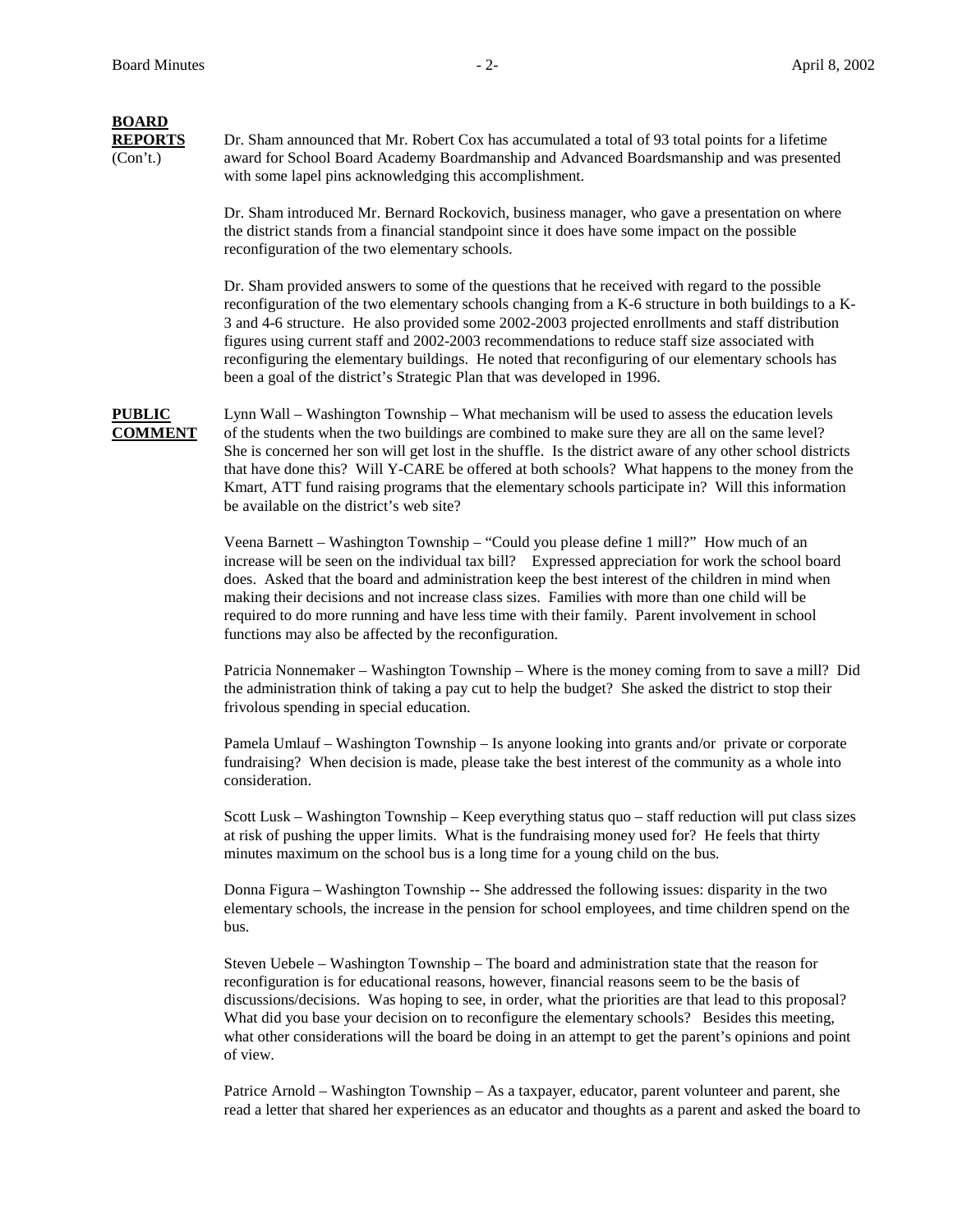think long and hard before agreeing to approve the reconfiguration of the elementary schools. Please consider the impact on everyone involved before making your decision.

Gail Freudenberger – Washington Township – Will students be academically grouped according to ability? Will we be loosing some of the "good" teachers with the reduction of staff members?

Brandi Owens – Washington Township – As an elementary student she shared her concerns with the board, listing several areas that will be affected by the reconfiguration. She would like to be in the same school and same YCare as her brother. Only lives five minutes from Peters Elementary and does not want to take a bus to Slatington.

Lori Vernon – Washington Township – When students leave sixth grade and enter seventh grade in the middle school, with the reconfiguration, they would all be on the same level, receiving the same instruction. Parents and community members should have volunteered to participate in the Strategic Plan that would have allowed for their input. This concept has been in the works for six years. With regard to Title I – if we reconfigure we will be able to have Title I services for all of the children who need it.

George Cabala – Washington Township – Are there any financial or educational alternatives on the table? How many board members are affected by this reconfiguration?

David Oertner – Washington Township – This district has done some very good things over the past several years; however, he is concerned about this reconfiguration move. How much would it cost the average taxpayer if the reconfiguration were not done? Urged the board to keep the elementary configuration the way it is.

Tina George – Walnutport -- Addressed length of time students will be on the busses. Had a problem with the district planning on bussing students who, because of the location of the residence, would not need a bus if the reconfiguration didn't take place. This doesn't seem logical. Is a copy of the cost analysis on file – both with the reconfiguration and without the reconfiguration so she can see where the district will be saving money? Will the district need two new teachers if the reconfiguration does not happen? She expressed concerned with cutting teachers. Her son is presently in a class with thirty-three students. If this move didn't save money, would it still have occurred for educational reasons? How will you deal with  $6<sup>th</sup>$  grade students reading on a third grade level for library books.

Recess President Fedorcha called for a short recess at 10:10 p.m. The board reconvened at 10:15 p.m.

Executive An Executive Session was held at 6:30 p.m. in the Superintendent's Office for personnel issues. Session Another Executive Session was held following the meeting for personnel issues.

- **PERSONNEL** A motion was made by Mrs. Geronikos, with a second made by Mrs. Giles, that the Board of Education approve the following administrative transfers:
- Administrative Approve to administratively transfer Donna Marushak from her position as grade 5 Transfers teacher in the Peters Elementary School to the middle school, filling a new elementary position that has been created as a result of the transition to a middle school concept. This transfer is effective with the 2002-2003 school year.

### **PERSONNEL**

(Con't.) Approve to administratively transfer Ellen Drake from her position as grade 6 teacher in the Slatington Elementary School to the middle school, filling a new elementary position that has been created as a result of the transition to a middle school concept. This transfer is effective with the 2002-2003 school year.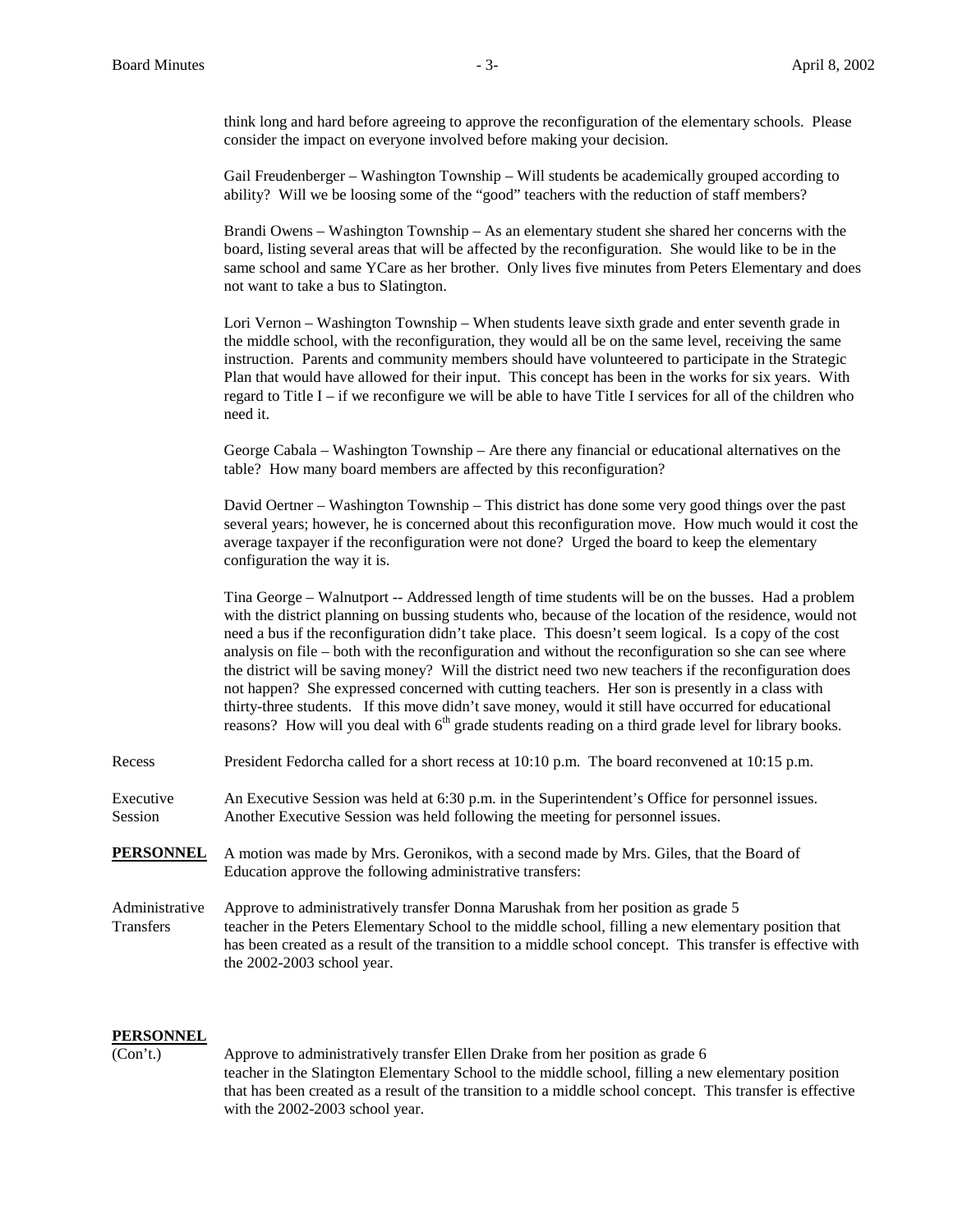|                                                  | ROLL CALL: YEA:                                                                                                                                                                                                                                                                               | Mr. Cox, Mrs. Escott, Mrs. Ganser, Mrs. Geronikos, Mrs. Giles,<br>Mr. Newhard, Mr. Fedorcha (7)                                                                                                                                                                                                                                                                                                                                                                                                                                                                                                                                                                                                                                                                                                                                                                                                                                                                                                                                                                                                                                                                                                                                                                                                                                                                                                                                                                                   |  |  |
|--------------------------------------------------|-----------------------------------------------------------------------------------------------------------------------------------------------------------------------------------------------------------------------------------------------------------------------------------------------|-----------------------------------------------------------------------------------------------------------------------------------------------------------------------------------------------------------------------------------------------------------------------------------------------------------------------------------------------------------------------------------------------------------------------------------------------------------------------------------------------------------------------------------------------------------------------------------------------------------------------------------------------------------------------------------------------------------------------------------------------------------------------------------------------------------------------------------------------------------------------------------------------------------------------------------------------------------------------------------------------------------------------------------------------------------------------------------------------------------------------------------------------------------------------------------------------------------------------------------------------------------------------------------------------------------------------------------------------------------------------------------------------------------------------------------------------------------------------------------|--|--|
|                                                  | NAY:<br>Motion carried.                                                                                                                                                                                                                                                                       | Mr. Dorshimer, Mr. Green (2)                                                                                                                                                                                                                                                                                                                                                                                                                                                                                                                                                                                                                                                                                                                                                                                                                                                                                                                                                                                                                                                                                                                                                                                                                                                                                                                                                                                                                                                      |  |  |
|                                                  |                                                                                                                                                                                                                                                                                               | A motion was made by Mr. Newhard, with a second made by Mr. Dorshimer, that the Board of<br>Education approve the following items listed under Personnel:                                                                                                                                                                                                                                                                                                                                                                                                                                                                                                                                                                                                                                                                                                                                                                                                                                                                                                                                                                                                                                                                                                                                                                                                                                                                                                                         |  |  |
| Summer<br>Custodial/<br>Maintenance<br>Employees | Approve to employ ten $(10)$ regular and two $(2)$ alternate summer custodial/maintenance<br>employees to work from June 17, 2002 through August 31, 2002. Rate per hour is \$5.15 for first-<br>time employees and \$5.40 for returning employees, pending approval of the 2002-2003 budget. |                                                                                                                                                                                                                                                                                                                                                                                                                                                                                                                                                                                                                                                                                                                                                                                                                                                                                                                                                                                                                                                                                                                                                                                                                                                                                                                                                                                                                                                                                   |  |  |
| <b>Unpaid Leave</b>                              | Approve the request of Julia Witmer, high school chemistry teacher, to take a four-day leave, without<br>pay from April 22-26, 2002. In addition to the unpaid days, she will be using her one personal day.                                                                                  |                                                                                                                                                                                                                                                                                                                                                                                                                                                                                                                                                                                                                                                                                                                                                                                                                                                                                                                                                                                                                                                                                                                                                                                                                                                                                                                                                                                                                                                                                   |  |  |
|                                                  | YEA:<br>Mr. Cox, Mr. Dorshimer, Mrs. Escott, Mrs. Ganser, Mrs. Giles                                                                                                                                                                                                                          |                                                                                                                                                                                                                                                                                                                                                                                                                                                                                                                                                                                                                                                                                                                                                                                                                                                                                                                                                                                                                                                                                                                                                                                                                                                                                                                                                                                                                                                                                   |  |  |
|                                                  | Mrs. Geronikos, Mr. Green, Mr. Newhard, Mr. Fedorcha (9)<br>NAY:<br>None $(0)$                                                                                                                                                                                                                |                                                                                                                                                                                                                                                                                                                                                                                                                                                                                                                                                                                                                                                                                                                                                                                                                                                                                                                                                                                                                                                                                                                                                                                                                                                                                                                                                                                                                                                                                   |  |  |
| <b>POLICY</b>                                    |                                                                                                                                                                                                                                                                                               | A motion was made by Mr. Green, with a second made by Mrs. Geronikos, that the Board of<br>Education approve the following items listed under Policy:                                                                                                                                                                                                                                                                                                                                                                                                                                                                                                                                                                                                                                                                                                                                                                                                                                                                                                                                                                                                                                                                                                                                                                                                                                                                                                                             |  |  |
| Legal<br>Per<br>Tax<br>Notification              |                                                                                                                                                                                                                                                                                               | Authorize the Secretary to publish a Legal Advertisement notifying every resident or inhabitant Notice<br>within the territorial limits of the school district of Northern Lehigh attaining eighteen (18) years of Capita<br>age, and every resident or inhabitant in said school district to notify the proper Per Capita Tax<br>Enumerator within twelve (12) months of his or her becoming a resident or inhabitant, in accordance<br>with the School Laws of Pennsylvania, Section 680, as amended August 16, 1972, Act 138.                                                                                                                                                                                                                                                                                                                                                                                                                                                                                                                                                                                                                                                                                                                                                                                                                                                                                                                                                  |  |  |
| <b>Tax Levies</b><br>Under Act 511               | are split equally with the municipality.                                                                                                                                                                                                                                                      | <b>RESOLVED</b> by the Board of School Directors of the School District of Northern Lehigh, Lehigh<br>County, Pennsylvania, under and by virtue of the Authority vested in it by the Local Tax Enabling<br>Act of 1965 (Act 511) and its amendments, that a Per Capita Tax in the amount of Five Dollars<br>(\$5.00), as originally enacted by the Board of School Directors of Northern Lehigh School District on<br>April 11, 1966, be and the same is again hereby levied, assessed, and imposed on each resident or<br>inhabitant over eighteen (18) years of age in said District; a 1% Real Estate Transfer Tax, as originally<br>enacted by the Board of School Directors of Northern Lehigh School District on April 11, 1966 and<br>revised on April 12, 1987, be and the same is again levied, assessed, and imposed; an Occupation<br>Privilege Tax in the amount of Ten Dollars (\$10.00) on occupations as originally enacted by the<br>Board of School Directors of Northern Lehigh School District on April 11, 1966, be and the same is<br>again levied, assessed, and imposed; and an Earned Income Tax of 1%, as originally enacted by the<br>Board of School Directors of Northern Lehigh School District on April 11, 1966, be and the same is<br>again levied, assessed, and imposed for general school purposes for the fiscal year beginning July 1,<br>2002. Please note that Real Estate Transfer Tax, Occupational Privilege Tax, and Earned Income Tax |  |  |

**POLICY** (Con't.)<br>Per Capita Per Capita<br> **RESOLVED** by the Board of School Directors of the School District of<br>
Tax Resolution Northern Lehigh, Lehigh County, Pennsylvania, under and by virtue of th Northern Lehigh, Lehigh County, Pennsylvania, under and by virtue of the authority vested in it by Section 679 of the Pennsylvania School Code of one thousand nine hundred forty-nine, and its amendments, that a Per Capita Tax to provide revenue for general school purposes be and the same is hereby levied, assessed and imposed in the amount of Five Dollars (\$5.00) on each resident or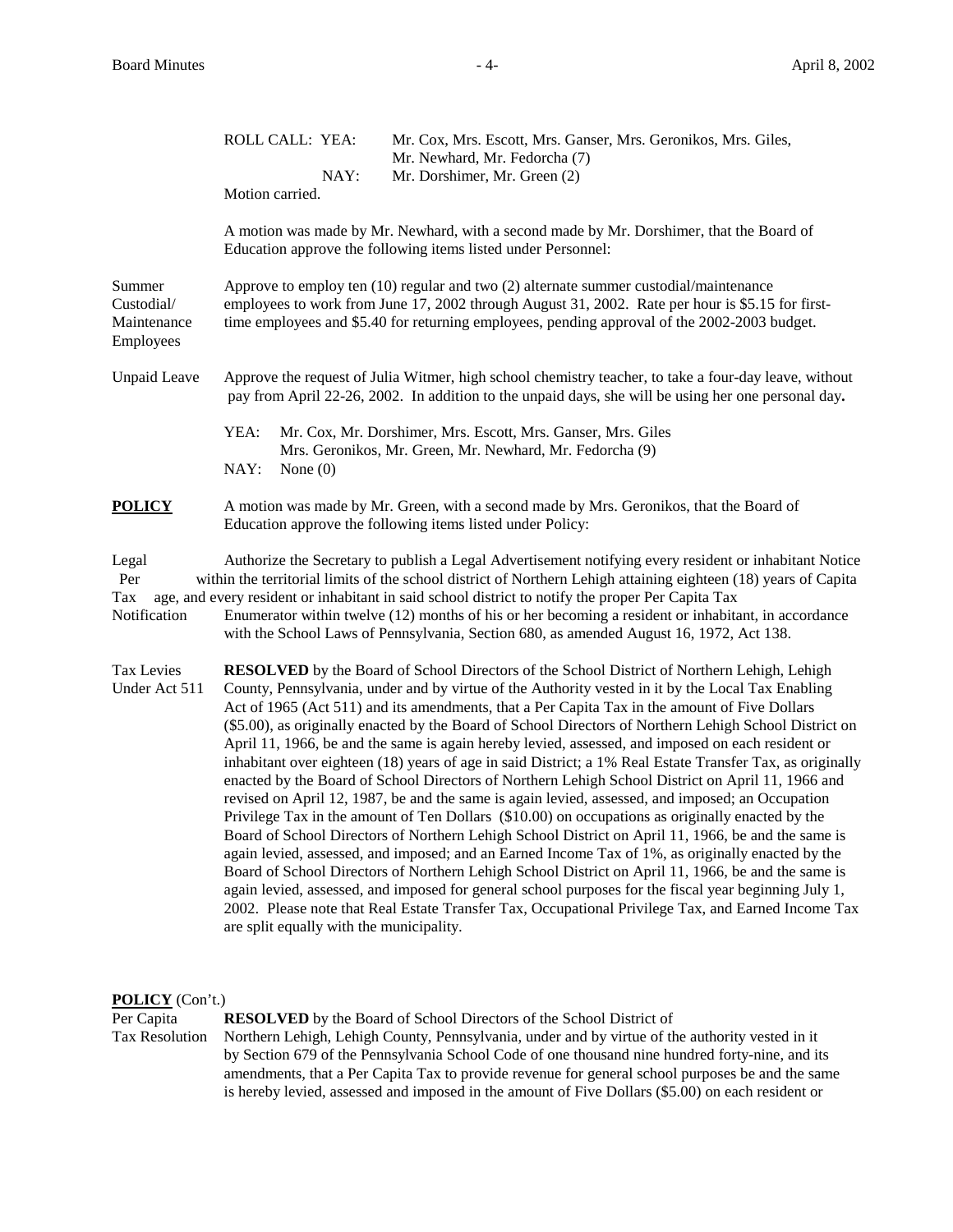|                                                            | inhabitant over eighteen (18) years of age, in the territorial limits of the Northern Lehigh School<br>District.                                                                                                                                                                                                                                                                                                                          |  |  |
|------------------------------------------------------------|-------------------------------------------------------------------------------------------------------------------------------------------------------------------------------------------------------------------------------------------------------------------------------------------------------------------------------------------------------------------------------------------------------------------------------------------|--|--|
| Homebound<br>Instruction                                   | Grant homebound instruction for a $9th$ grade student, Student No. 05-16000, for five hours per<br>week for a two-week period.                                                                                                                                                                                                                                                                                                            |  |  |
| Conferences                                                | Approve the request of Bernard Rockovich to attend a PASBO Workshop on April<br>26, 2002 in Hershey, PA. Expenses for this conference include \$115.00 for registration, \$36.00<br>for travel, for a total cost of \$151.00 and has been included in the 2001-2002 budget.                                                                                                                                                               |  |  |
|                                                            | Approve the request of Bernard Rockovich to attend a PASBO Workshop on May<br>17, 2002 in Hershey, PA. Expenses for this conference include \$115.00 for registration, \$36.00<br>for travel, for a total cost of \$151.00 and has been included in the 2001-2002 budget.                                                                                                                                                                 |  |  |
| <b>NLMS</b> Student<br><b>Activities Fund</b><br>Statement | Approve the Northern Lehigh Middle School Student Activities Fund Statement for the<br>month of March 2002.                                                                                                                                                                                                                                                                                                                               |  |  |
| <b>NLHS</b> Student<br><b>Activities Fund</b><br>Statement | Approve the Northern Lehigh High School Student Activities Fund Statement for the<br>month of March 2002.                                                                                                                                                                                                                                                                                                                                 |  |  |
|                                                            | YEA:<br>Mr. Cox, Mr. Dorshimer, Mrs. Escott, Mrs. Ganser, Mrs. Giles                                                                                                                                                                                                                                                                                                                                                                      |  |  |
|                                                            | Mrs. Geronikos, Mr. Green, Mr. Newhard, Mr. Fedorcha (9)<br>NAY:<br>None $(0)$                                                                                                                                                                                                                                                                                                                                                            |  |  |
| Conference                                                 | A motion was made by Mrs. Escott, with a second made by Mrs. Giles, that the Board of<br>Education approve the request of Donna Marushak and Ellen Drake to attend the Lehigh<br>University Middle Level Partnership conference in Bethlehem, PA on April 19, 2002. Expenses<br>include \$100.00 each for registration, \$10.80 for travel for a total cost of \$210.80 and will be paid<br>for through Curriculum and Instruction funds. |  |  |
|                                                            | ROLL CALL: YEA:<br>Mr. Cox, Mrs. Escott, Mrs. Ganser, Mrs. Geronikos, Mrs. Giles,<br>Mr. Newhard, Mr. Fedorcha (7)<br>NAY:<br>Mr. Dorshimer, Mr. Green (2)<br>Motion carried.                                                                                                                                                                                                                                                             |  |  |
| <b>FINANCIAL</b>                                           | A motion was made by Mr. Cox, with a second made by Mrs. Ganser, that the Board of Education<br>approve the following financial items:                                                                                                                                                                                                                                                                                                    |  |  |
| Treasurer's<br>Report                                      | Approve the report of the Treasurer, Mr. Cox, for the month of April 2002.                                                                                                                                                                                                                                                                                                                                                                |  |  |
| Reports<br>(Info Only)                                     | All board members received the April 2002 Revenue and Expenditure Reports for the Cafeteria,<br>General, and Capital Reserve Funds.                                                                                                                                                                                                                                                                                                       |  |  |
| General<br>Fund Bills                                      | Approve payment of General Fund bills, as presented.                                                                                                                                                                                                                                                                                                                                                                                      |  |  |
| <b>FINANCIAL</b><br>(Con't.)<br>Extended<br>Financing      | Approve payment of bills from the Extended Financing Construction Account, as presented.                                                                                                                                                                                                                                                                                                                                                  |  |  |

Construction Bills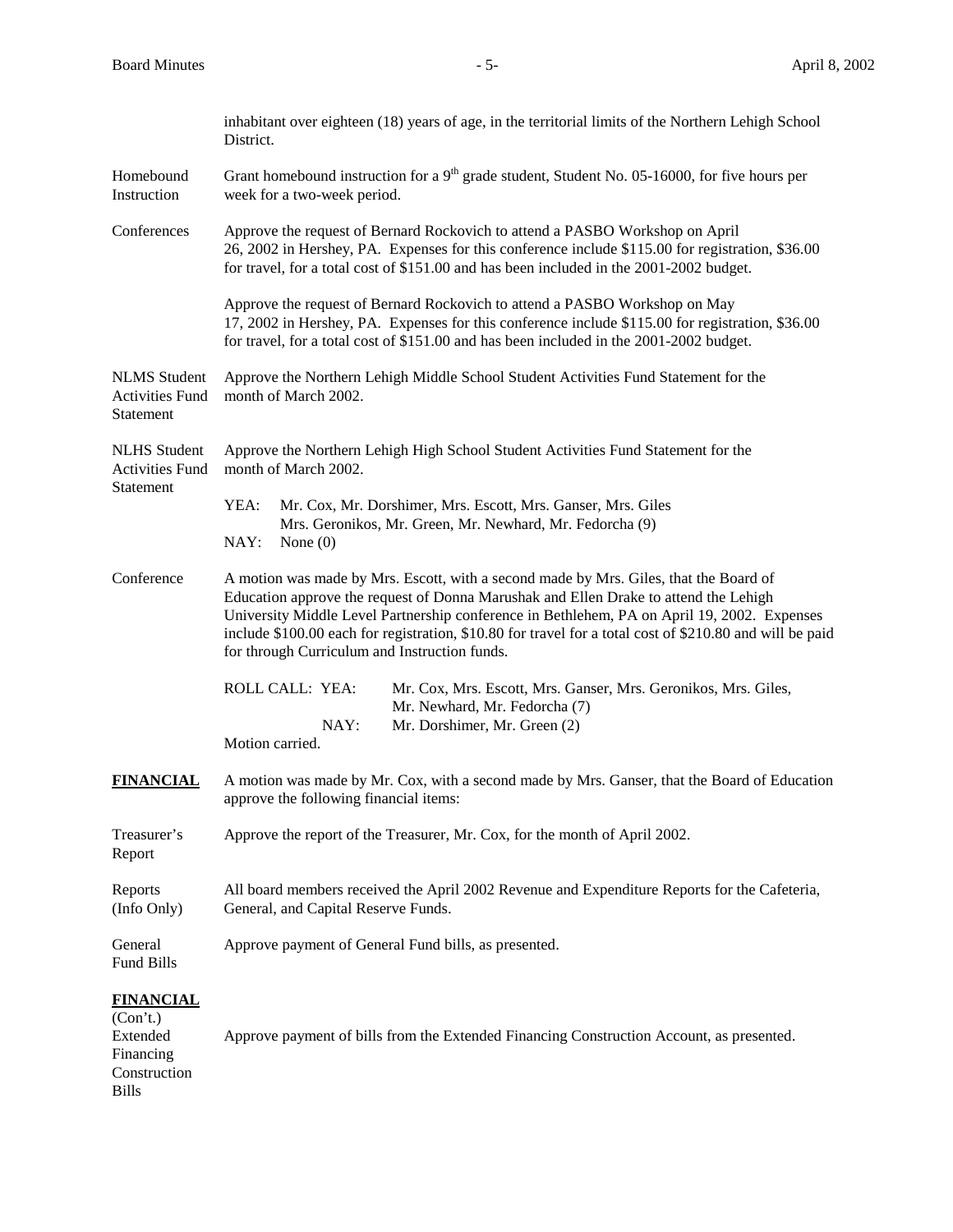| Renew Agree-<br>Ment With<br>Altronics<br>Security<br>System | Approve renewal of a service agreement with Altronics Security Systems for monitoring of a<br>burglar alarm system and openings/closings for the Slatington Elementary School, Peters<br>Elementary School, Middle School, Senior High School in the amount of \$2,356.50. This reflects<br>an increase of \$121.50 over last year's fee, but includes the addition of the Portable Classrooms at<br>Slatington Elementary School. |  |  |
|--------------------------------------------------------------|------------------------------------------------------------------------------------------------------------------------------------------------------------------------------------------------------------------------------------------------------------------------------------------------------------------------------------------------------------------------------------------------------------------------------------|--|--|
| Renew Agree-<br>ment With<br><b>Ehrlich Pest</b><br>Control  | Approve renewal of a service agreement with Ehrlich Pest Control for pest control service at the<br>Slatington Elementary School, Peters Elementary School, Middle School and Senior High School<br>in the amount of \$2,856.00. This reflects an increase of \$660.00 over last year's fee. (Last year<br>Ehrlich inadvertently did not charge the district for the second visit per month to Peters<br>Elementary).              |  |  |
| Renew Agree-<br>ment With<br>SimplexGrinnell                 | Approve renewal of a service agreement with SimplexGrinnell for the monitoring of fire alarm<br>systems at the Slatington Elementary School, Peters Elementary School, Middle School and<br>Senior High School in the amount of \$1,456.00. This reflects an increase of \$16.00 over last<br>year's fee.                                                                                                                          |  |  |
| Contract With<br>Progressive<br>Telecom                      | Approve to contract with Progressive Telecom for four (4) pagers. There is no cost to the district<br>for the pagers; however there is a \$10.00 per pager activation fee and an annual service fee of<br>\$51.00 per unit for a total cost of \$204.00. This reflects a decrease of \$921.60 due to the fact that<br>we are contracting with a different service.                                                                 |  |  |
| Renew Agree-<br>ment With K.L.<br>Fulford Assoc.             | Approve to renew a five (5) year agreement with K.L. Fulford Associates, Inc. for the operation<br>and management of the Peters Elementary School sewage treatment facility. Fees for this service<br>will be \$9,300.00 per year. This reflects an increase of \$39.96 per year over the last five (5) year<br>contract.                                                                                                          |  |  |
| CTC Assoc.<br>Data Cabling<br>Phase II In<br>Middle School   | Approve to authorize CTC Associates (approved State ITQ contractor #: ME2081366-31) to<br>install data cabling for Phase II of the Middle School Renovation Project in accordance with State<br>ITQ contract guidelines and pricing in the amount of \$13,547.00. It is also recommended that the<br>old cabling be removed at an additional cost not to exceed \$450.00.                                                          |  |  |
|                                                              | Mr. Cox, Mr. Dorshimer, Mrs. Escott, Mrs. Ganser, Mrs. Giles<br>YEA:<br>Mrs. Geronikos, Mr. Green, Mr. Newhard, Mr. Fedorcha (9)<br>NAY:<br>None $(0)$                                                                                                                                                                                                                                                                             |  |  |
| <b>INFORM-</b><br><b>ATION</b>                               | All board members received a copy of the minutes of the Lehigh Carbon Community College<br>Board of Trustees meeting held on March 7, 2002.                                                                                                                                                                                                                                                                                        |  |  |
|                                                              | Mr. Fedorcha asked board members if they would agree to hold the April 29, 2002 special school<br>board meeting in the high school auditorium beginning at 7:30 p.m. Mr. Dorshimer questioned the<br>need for this special meeting and requested that he go on record opposing the additional special<br>board meeting. The meeting will be duly advertised in accordance with school board policy.                                |  |  |
| <b>ADJOURN-</b><br>MENT                                      | A motion was made by Mr. Newhard, with a second made by Mrs. Ganser, that the regular<br>meeting of the Northern Lehigh School District Board of School Directors be adjourned at<br>10:25 p.m.                                                                                                                                                                                                                                    |  |  |
|                                                              | YEA:<br>Mr. Cox, Mr. Dorshimer, Mrs. Escott, Mrs. Ganser, Mrs. Giles<br>Mrs. Geronikos, Mr. Green, Mr. Newhard, Mr. Fedorcha (9)<br>NAY:<br>None $(0)$                                                                                                                                                                                                                                                                             |  |  |

Respectfully submitted,